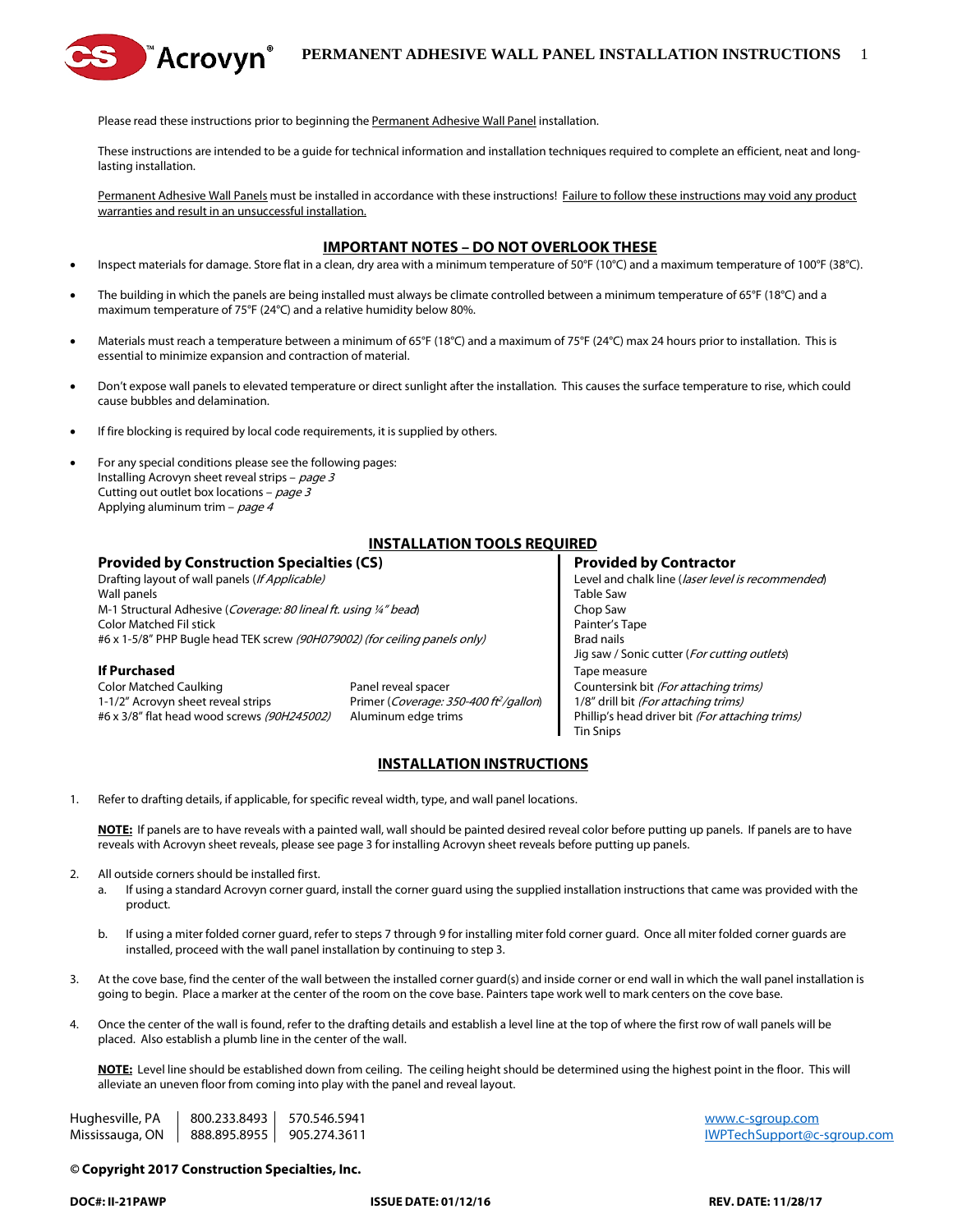## **PERMANENT ADHESIVE WALL PANEL INSTALLATION INSTRUCTIONS** 2

5. If the panels have reveals between them, you will need to cut a panel reveal spacer to the desired reveal width to be used as spacers between panels. You will need at least 2 and you need to make sure that the width of the spacer is consistent. Inconsistent spacer width will cause reveals between panels to be inconsistent.

**NOTE:** Panel reveal spacers of the specified reveal width can be purchased from Construction Specialties.

**NOTE:** We recommend using a ledger board at the level line to help get the first row of panels on the wall level. This ledger board can also double as part of the bracing system.

- 6. Using a clean damp cloth, wipe off the wall surface and the back of the panels to remove any dirt and dust.
- 7. Apply an uninterrupted ¼" bead of M1 construction adhesive 1" from the edge, around the entire perimeter of the panel. Panels may require additional beads within the perimeter bead. Maximum distance between beads should not exceed 18". (See figure 1).

**NOTE:** The bead size should be increased when placing panels over uneven substrates.

้Acrovyn®

8. Starting at the first row, install panels in vertical rows from bottom to top. This will allow you to secure the panels with bracing before moving to the next row.

**NOTE:** If there are panels getting installed on the ceiling, they must be put up before doing the panels on the wall. They must be installed using the supplied M-1 structural adhesive and screwed to the ceiling using the supplied #6 x 1-5/8" Phillips Bugle head TEK screw. Screws must be placed no more than 2" from the edges and max 32" on center. Screws must hit studs or strapping / backing (provided by others). The screws must be counter sunk and filled in with a color matched fil stick.

**NOTE:** If panels are to have reveals, use a panel reveal spacer in between each panel to help locate the next panel. It is best if painter's tape is used to help hold the spacer in place while putting the panel on the wall to ensure an accurate and consistent reveal throughout.

- 9. When positioned properly, push the panel against the wall until the back of the panel is flush with the wall. Immediately remove any adhesive that may have gotten on the Acrovyn panel.
- 10. Once all panels in a column are adhered to the wall, use necessary spacers to brace the panels to create the needed even pressure to hold the panels to the wall. (See figure 2).

**NOTE**: Panels must be braced securely against the wall for the first 24 hours.

**NOTE:** Brad Nails must be used to secure the panel in place until the adhesive cures. Placement of the brad nails must be concealed with the color match fil stick.

11. After the panels have been on the wall for 24, the adhesive is cured and the bracing can be removed.



Figure 1. Figure 2.



Hughesville, PA  $\parallel$  800.233.8493  $\parallel$  570.546.5941 services and the state of the state of the state of the state of the state of the state of the state of the state of the state of the state of the state of the state of t Mississauga, ON  $|$  888.895.8955 905.274.3611 300 and the state of the state of the MVPTechSupport@c-sgroup.com

#### *©* **Copyright 2017 Construction Specialties, Inc.**

**DOC#: II-21PAWP ISSUE DATE: 01/12/16 REV. DATE: 11/28/17**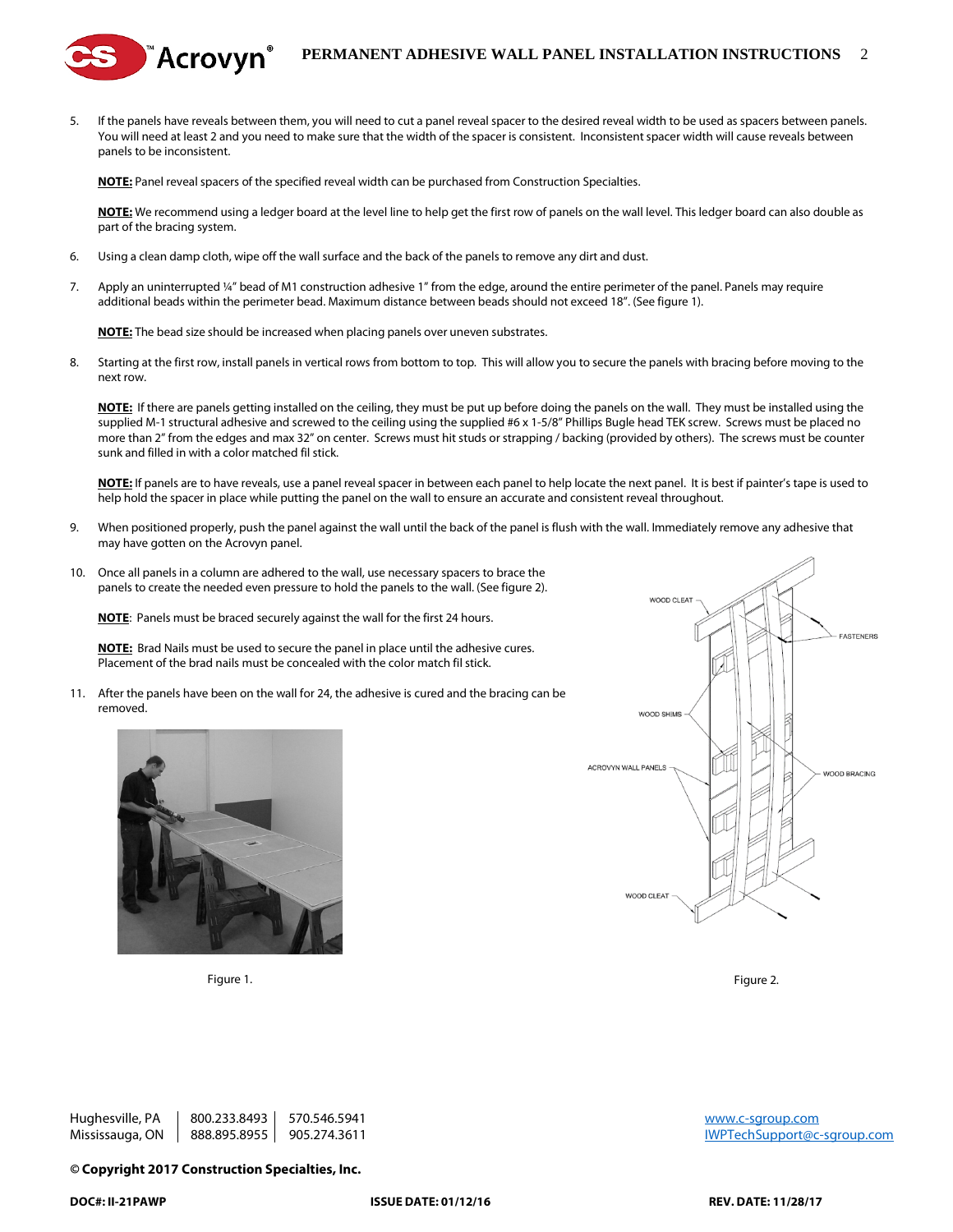



#### **INSTALLING ACROVYN SHEET REVEAL STRIPS (IF REQUIRED)**

If the wall panels require Acrovyn sheet reveal strips, please follow these instructions BEFORE placing any panels on the wall.

- 1. Examine all new or existing walls that are to receive Acrovyn sheet reveal strips. They must be clean, smooth, dry and free of any oils or loose paint prior to applying primer.
- 2. Prime the wall at least 24 hours before installing Acrovyn sheet reveal strips.
- 3. Once wall is primed and you had left enough time for the primer to set, refer to the drafting details and begin measuring and laying out the Acrovyn sheet reveal strips as located on drafting details.

**NOTE:** It is recommended that the Acrovyn sheet reveal strips be cut with tin snips or an 80-100 tooth carbide tipped saw blade or equivalent.

4. To place Acrovyn sheet reveal strip on wall, just remove the paper off of the double stick tape on the back of the strip and place on the wall. Once the strip is on the wall, slide your hand down the strip to make sure the tape is adhered to the wall.

**NOTE:** It is recommended that the vertical Acrovyn sheet reveal strips be installed first, at full lengths. Then proceed with the horizontal strips

5. Once all the reveal strips are up, return to page 1 for instructions on installing wall panels.

#### **CUTTING OUT OUTLET BOX LOCATIONS (IF REQUIRED)**

All outlet box locations must be cut in the field.

1. Measure to the center of the outlet box from the edge of adjacent panel or cove base.

**NOTE:** Be sure to measure the outlet itself as well to ensure you are cutting a hole big enough for the outlet

- 2. On the wall panel that is to be cut, measure out and use a pencil to mark the location of the cutout for the outlet.
- 3. Once the location of the outlet is outlined on the panel, we recommend using a Sonic cutter or a jig saw to cut the hole in the panel.

**NOTE:** We recommend cutting from the back side of the panel or that the panel surface at the cutout area be tapped with painters tape to minimize the risk of the toll scratching the finished surface.

4. After the hole has been cut proceed in putting up the wall panel as instructed above.

**NOTE:** If trims are not used, the outlet may need to be moved out and will need to have an extension box (supplied by others) used to meet codes and allow the outlet to sit flush with the face of the wall panel. The outlet cover will hide the raw cut edges.

5. Once the outlet box locations are cut out of the panels, return to page 1 for instructions on installing wall panels.

Hughesville, PA  $\parallel$  800.233.8493  $\parallel$  570.546.5941 services and the services of the services of the services of the services of the services of the services of the services of the services of the services of the services Mississauga, ON  $|$  888.895.8955 905.274.3611 300 and the state of the state of the MVPTechSupport@c-sgroup.com

*©* **Copyright 2017 Construction Specialties, Inc.**

**DOC#: II-21PAWP ISSUE DATE: 01/12/16 REV. DATE: 11/28/17**